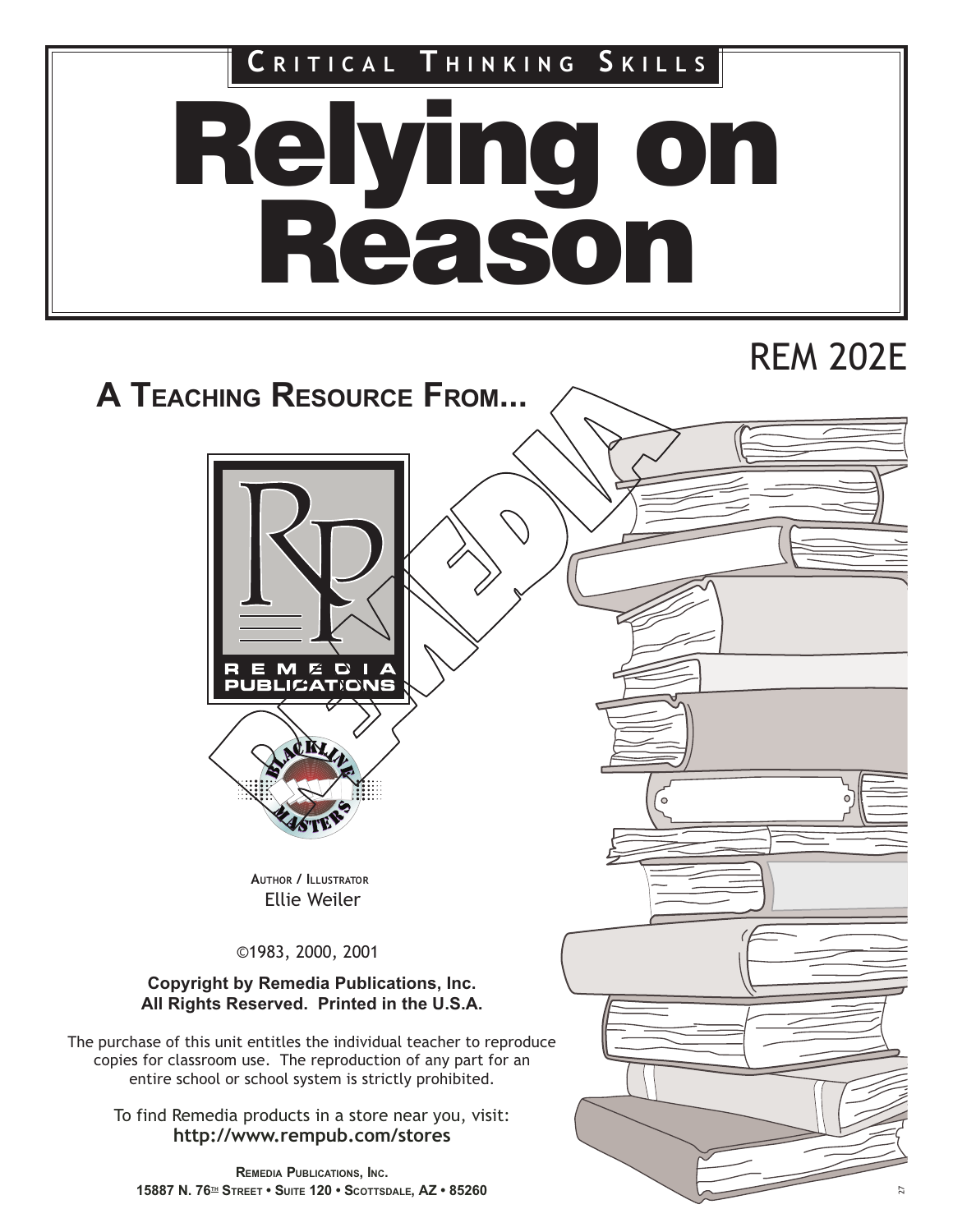## INTRODUCTION

This collection of activities covers five major areas of reasoning skills-analyzing real and make-believe, inferring, distinguishing between fact and opinion, making assumptions, and determining cause and effect.

Since these activities involve an abstract level of thinking, after introducing the concept it might be necessary to go through one or two activities with the entire group. This would make it possible to reinforce the concepts and to be sure a good understanding exists before they continue independently.

You will find this book to be an effective teaching tool for many ages and readability levels. Based on Bloom's Taxonomy of thinking skills, it is suitable for grades 3-6. Readability is approximately at the  $3^{rd}$ -4<sup>th</sup> grade level. (Keep in mind that readability scales, though useful, are guidelines only. They cannot measure every factor affecting readability, such as sentence structure or appeal to the reader. Also, scales can differ from each other in the results they yield).

Although an answer key is provided, it is entirely possible that students may have very valid reasons for choosing a different answer than what is in the key. Any answer they can explain in a logical manner should be accepted.

All activities are reproducible for use in a variety of teaching, practice, and reinforcement situations. They are appropriate for whole class, small group, or individual use. Oral discussion of the work as it is completed will increase the level of student understanding.

## **THE CRITICAL THINKING SERIES**

#### **FROM REMEDIA PUBLICATIONS**

| 201D  Similarities & Differences |
|----------------------------------|
|                                  |
|                                  |
|                                  |
|                                  |
|                                  |
|                                  |
|                                  |
|                                  |
|                                  |
|                                  |
|                                  |
|                                  |
|                                  |
|                                  |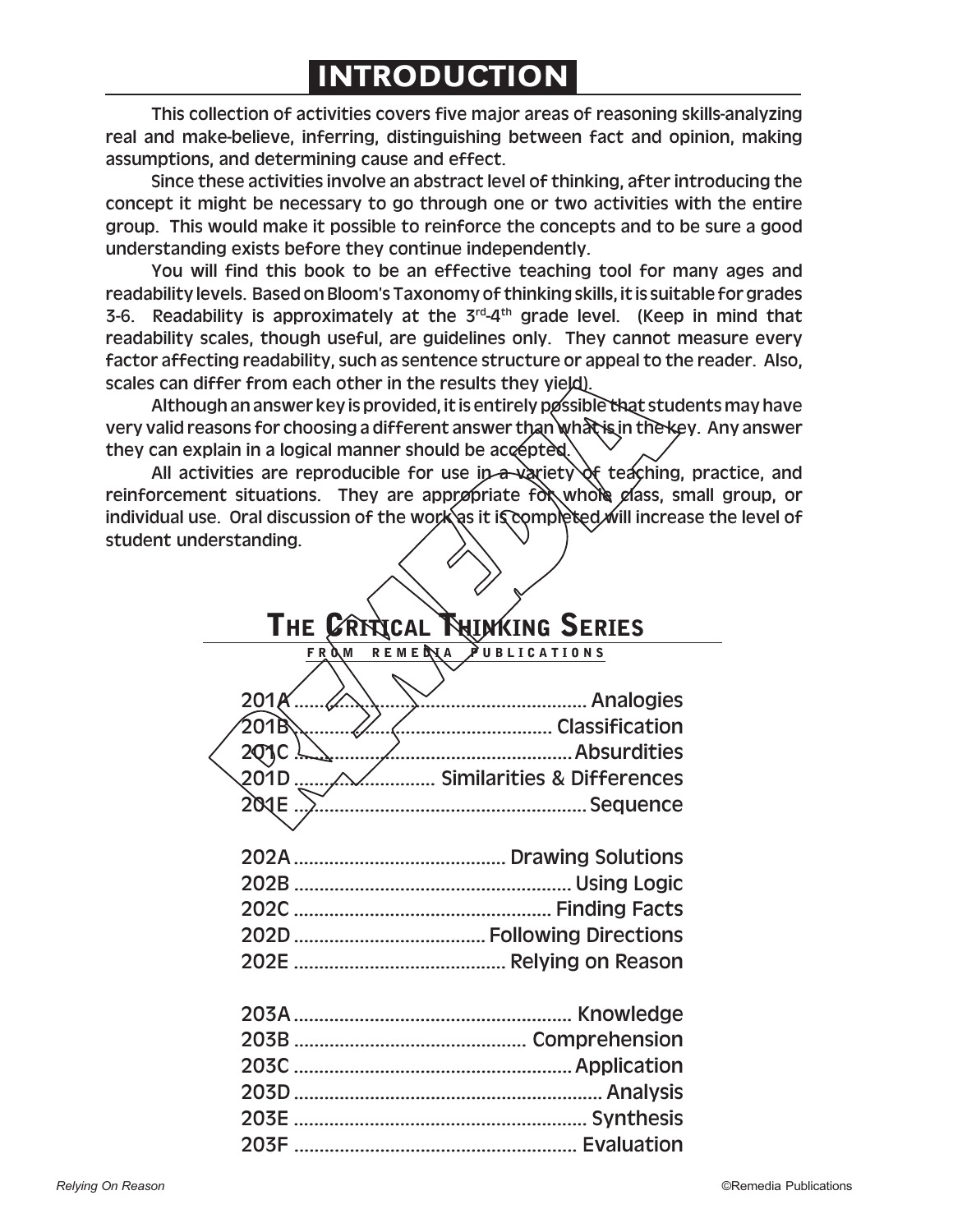Read each phrase below. If the phrase tells something that could be real, put an R in front of it. If it is make-believe, put an M in front of it.

- 1. A singing pig
- 2. Plastic flowers growing
- 3. A spotted cow
- 4. An enchanted toad
- $\overline{\phantom{a}}$ 5. A machine that can do math
- 6. A cricket that can jump
- 
- $\overline{\phantom{a}}$ 8. A bumpy road
- 9. A magic banana
- 10. A horse with a curly tail
- 11. A green bird
- 12. A talking sandwich



## Draw a picture of two of the make-believe phrases.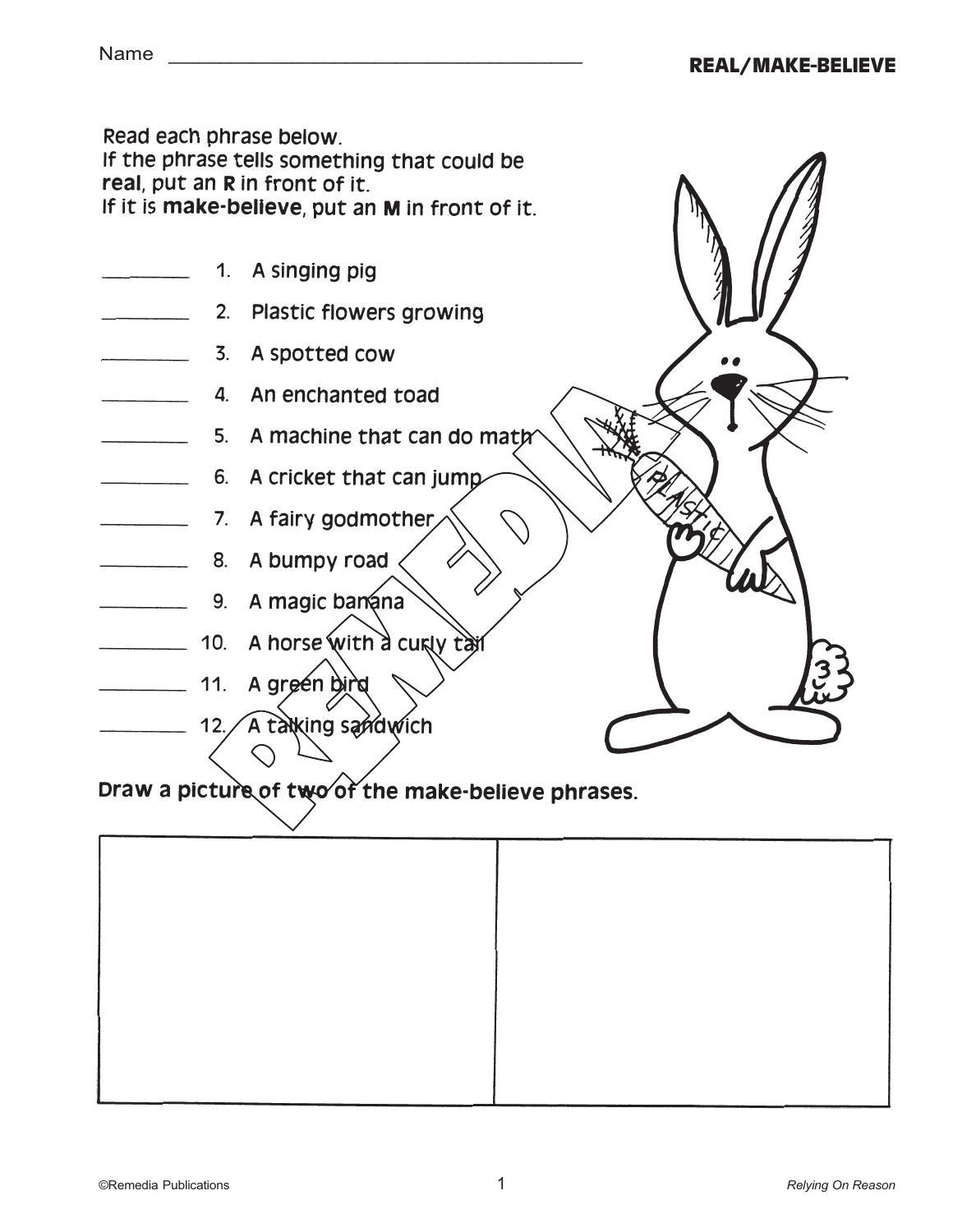|                | Read each set of sentences.<br>One is real and one is make-believe.<br>Put an R in front of the one that is real.<br>Put an M in front of the one that is make-believe. |
|----------------|-------------------------------------------------------------------------------------------------------------------------------------------------------------------------|
|                | 1. The children followed the path over the rainbow and found a pot<br>of gold.                                                                                          |
| 2.             | The children followed the path into the woods to pick fresh<br>berries.                                                                                                 |
| $\mathbf{3}$ . | The angry mother hen chased the dog away from her chicks.                                                                                                               |
| 4.             | The angry mother hen chased the dog away with a big stick.                                                                                                              |
| 5.             | Mother took the cake out of the oven when it was golden brown.                                                                                                          |
| 6.             | Mother knew the cake was done when she heard a voice coming<br>from inside the oven.                                                                                    |
| 7.             | The lightning bugs guided the boys out of the dark cave.                                                                                                                |
|                | 8. The boys used their flashlights to find their way out of the cave.                                                                                                   |
| 9.             | The puppy and the kitten liked to play together.                                                                                                                        |
| 10.            | The puppy and the kitten told the children about their favorite<br>games.                                                                                               |

On the back of this page, draw a picture of one of the make-believe sentences.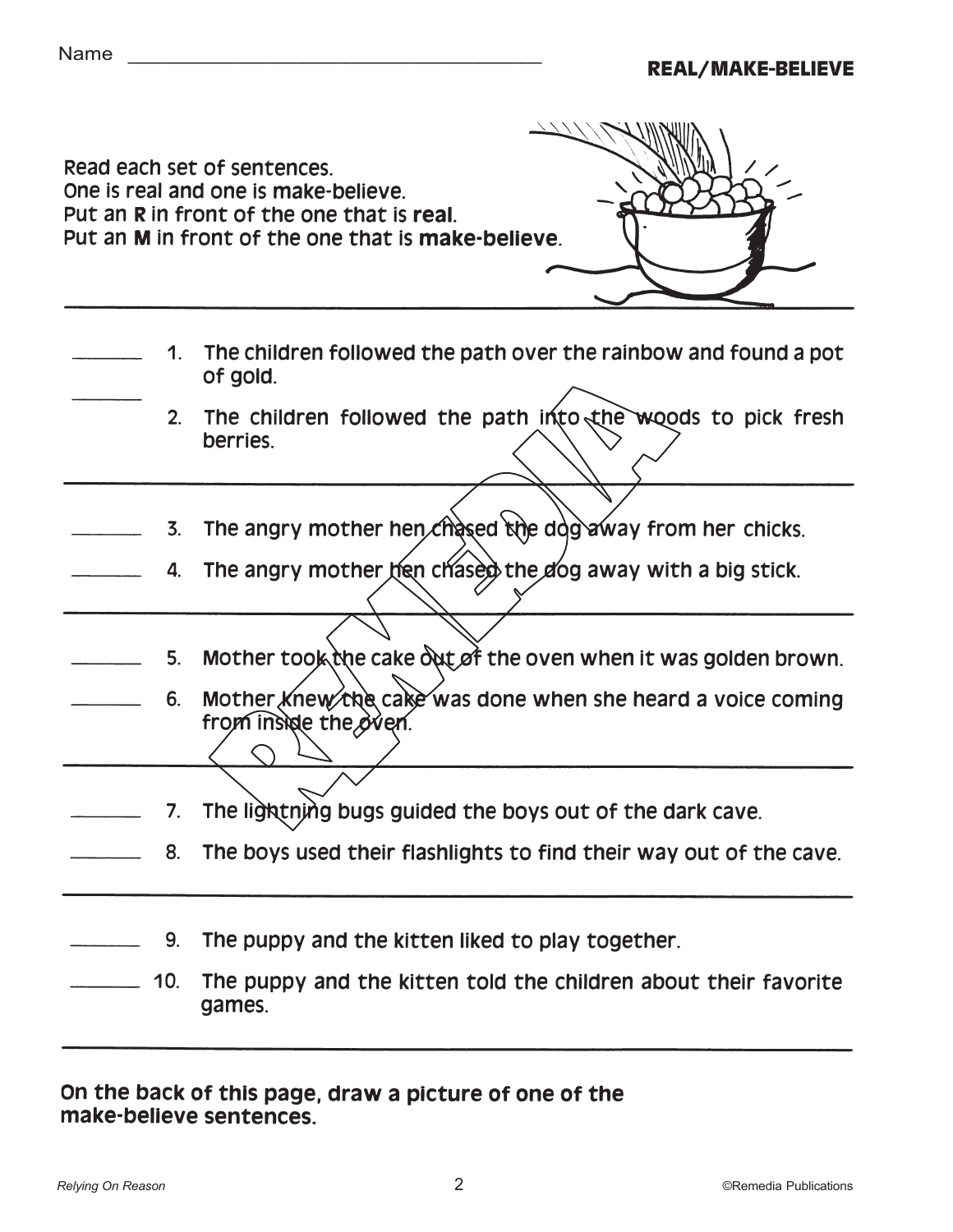Below are the beginnings of sentences. Each can be finished in two ways - real and make-believe. Write two endings for each sentence.

| 1.               | The little girl waved the stick in the air and                                                                                                                             |  |  |
|------------------|----------------------------------------------------------------------------------------------------------------------------------------------------------------------------|--|--|
|                  |                                                                                                                                                                            |  |  |
| 2.               | The small, green frog hopped into the car and<br>(real)                                                                                                                    |  |  |
|                  |                                                                                                                                                                            |  |  |
| $\overline{3}$ . | Jim rubbed the old lamp very, very hard and                                                                                                                                |  |  |
|                  |                                                                                                                                                                            |  |  |
| 4.               | <u> 1989 - Jacques Barbara, amerikan bahasa personal di sebagai personal di sebagai personal di sebagai personal </u><br>As the children watched, the egg cracked open and |  |  |
|                  | $\bullet$<br>(make-believe)                                                                                                                                                |  |  |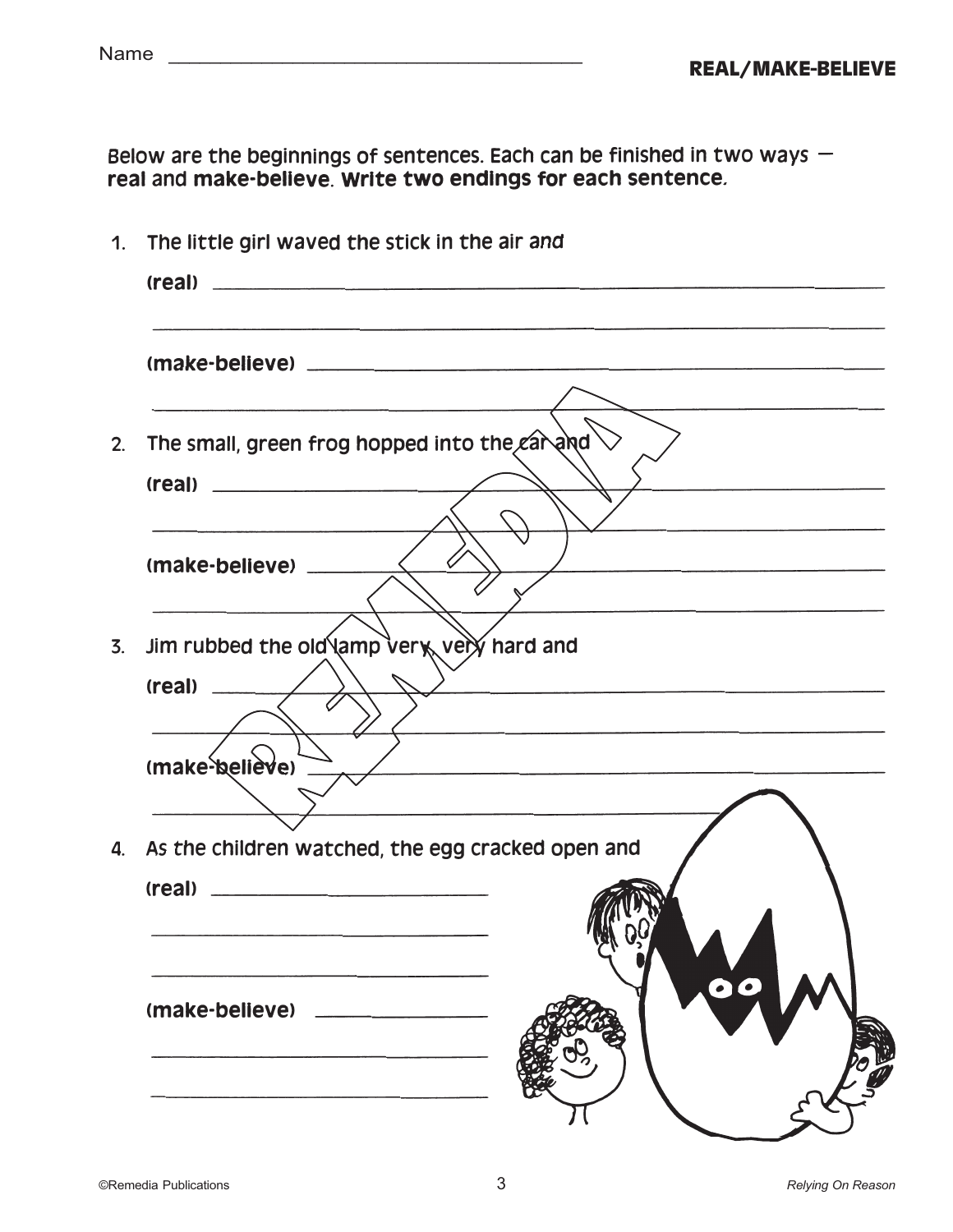## Can you make pictures of real and make-believe?

In the cartoon boxes below, there are "word balloons" showing what is being said.



## Make this cartoon picture one that could really happen.

Who would be talking?

How would the second speaker finish the sentence?

What would the shoes look like?

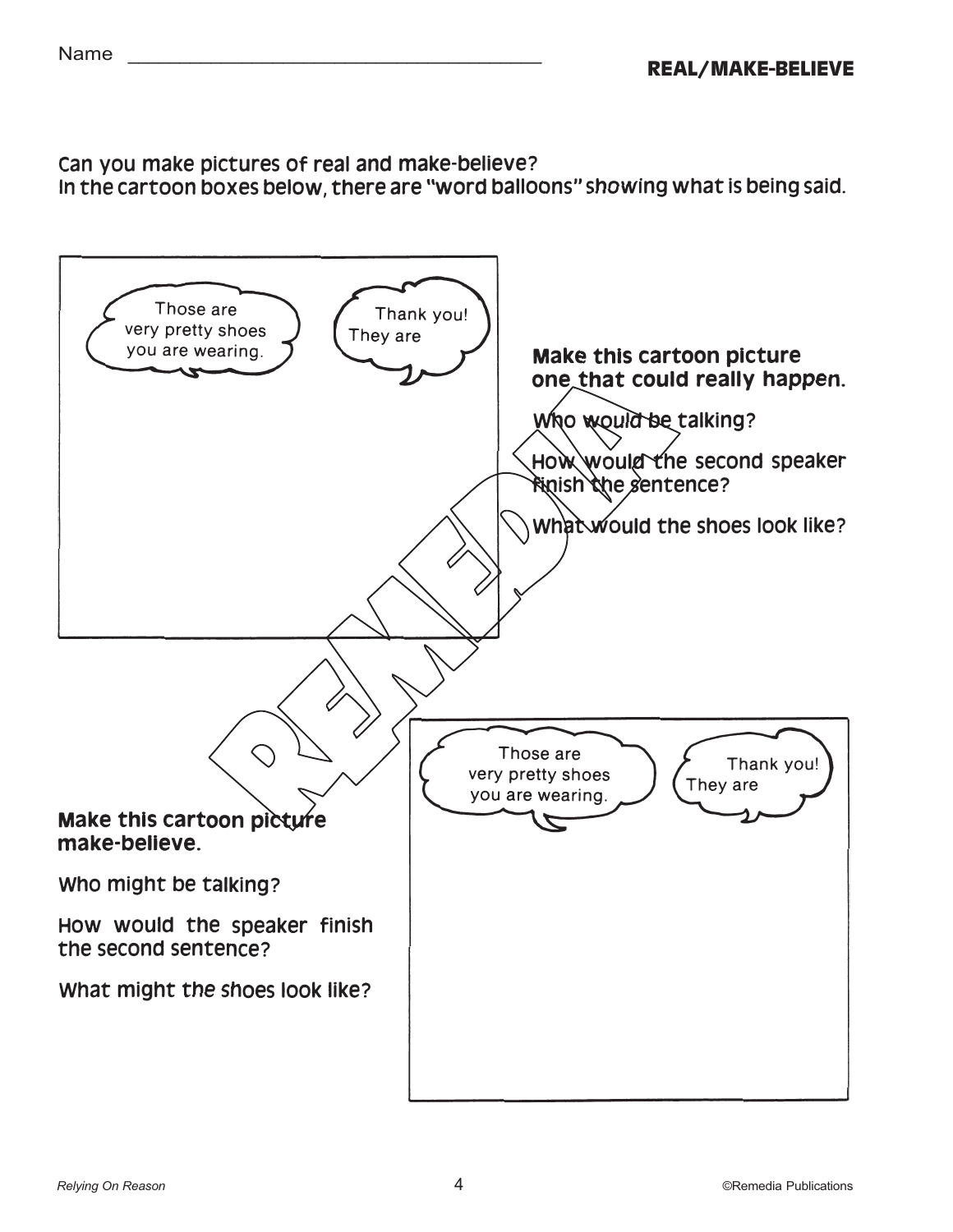### What is inference?

Inference is using facts and reasoning to come to a decision or an opinion about something.

**Example: From the way this dog** looks, you could probably infer that he is not very friendly.



What could you infer from these pictures? Write a sentence (or two) next to each one, explaining your inference.